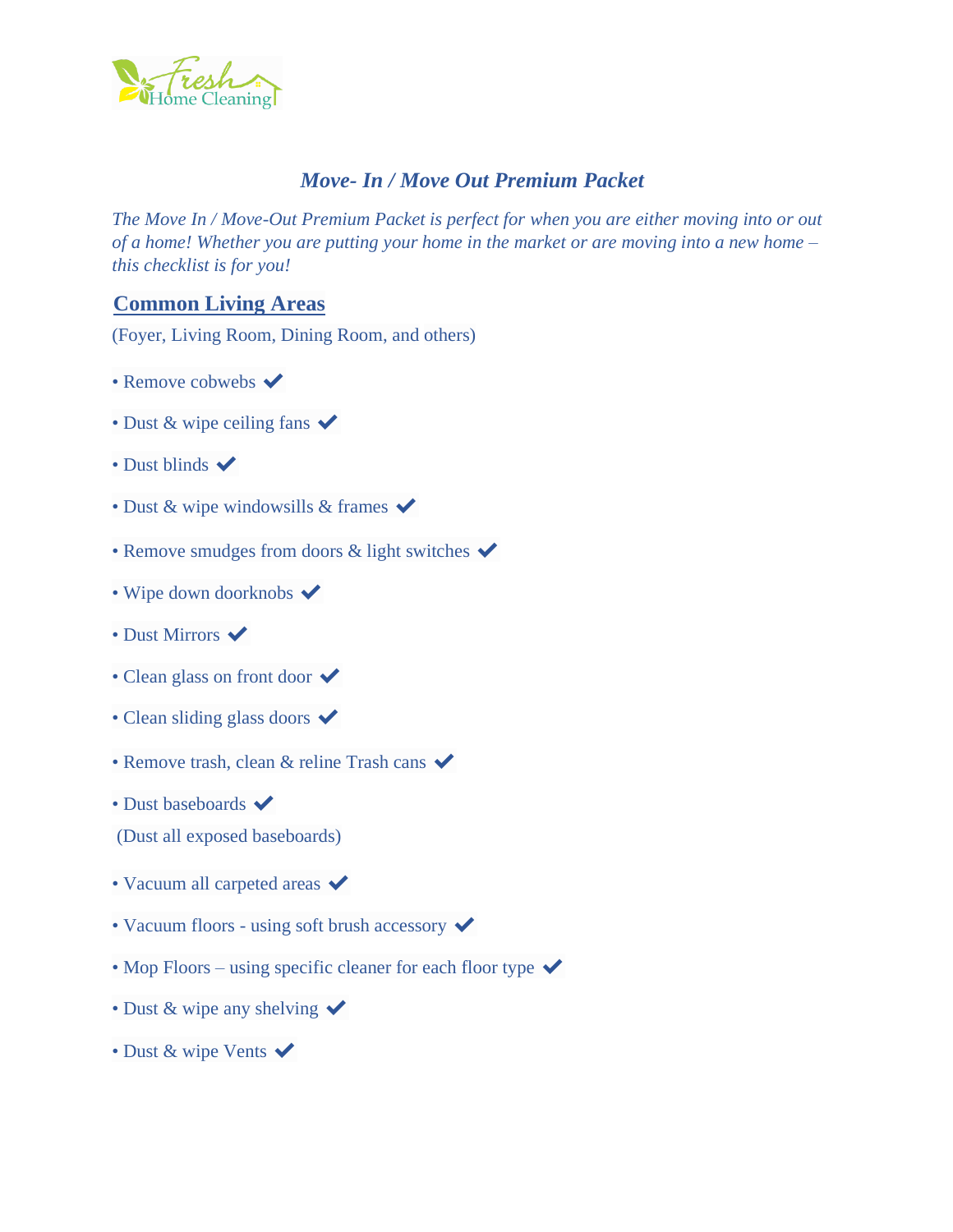

# **KITCHEN**

- Dust & Wipe Light Fixtures  $\checkmark$
- Remove cobwebs  $\blacktriangledown$
- Dust & wipe ceiling fans  $\checkmark$
- Remove smudges from cabinet fronts and drawers  $\blacktriangledown$
- Remove smudges from doors  $\&$  light switches  $\checkmark$
- Wipe down doorknobs  $\blacktriangledown$
- Clean and sanitize Countertops & backsplash  $\checkmark$
- Clean and Sanitize Sink  $\checkmark$
- Microwave cleaned inside  $\&$  out  $\checkmark$
- Clean exterior of Refrigerator  $\checkmark$
- Clean exterior of Oven  $\checkmark$
- Clean Stove Top  $\checkmark$
- Remove Trash, Clean & Reline Trash Can  $\checkmark$
- Clean & Polish all glass, chrome & stainless-steel surfaces  $\checkmark$
- Dust Baseboards  $\blacktriangledown$
- Vacuum Floors using soft brush accessory  $\checkmark$
- Mop floor using specific cleaner on floor type  $\checkmark$
- Dust any shelving  $\checkmark$
- Dust & Vacuum Inside of Pantry  $\checkmark$
- Wipe Down Kitchen Kick Board  $\checkmark$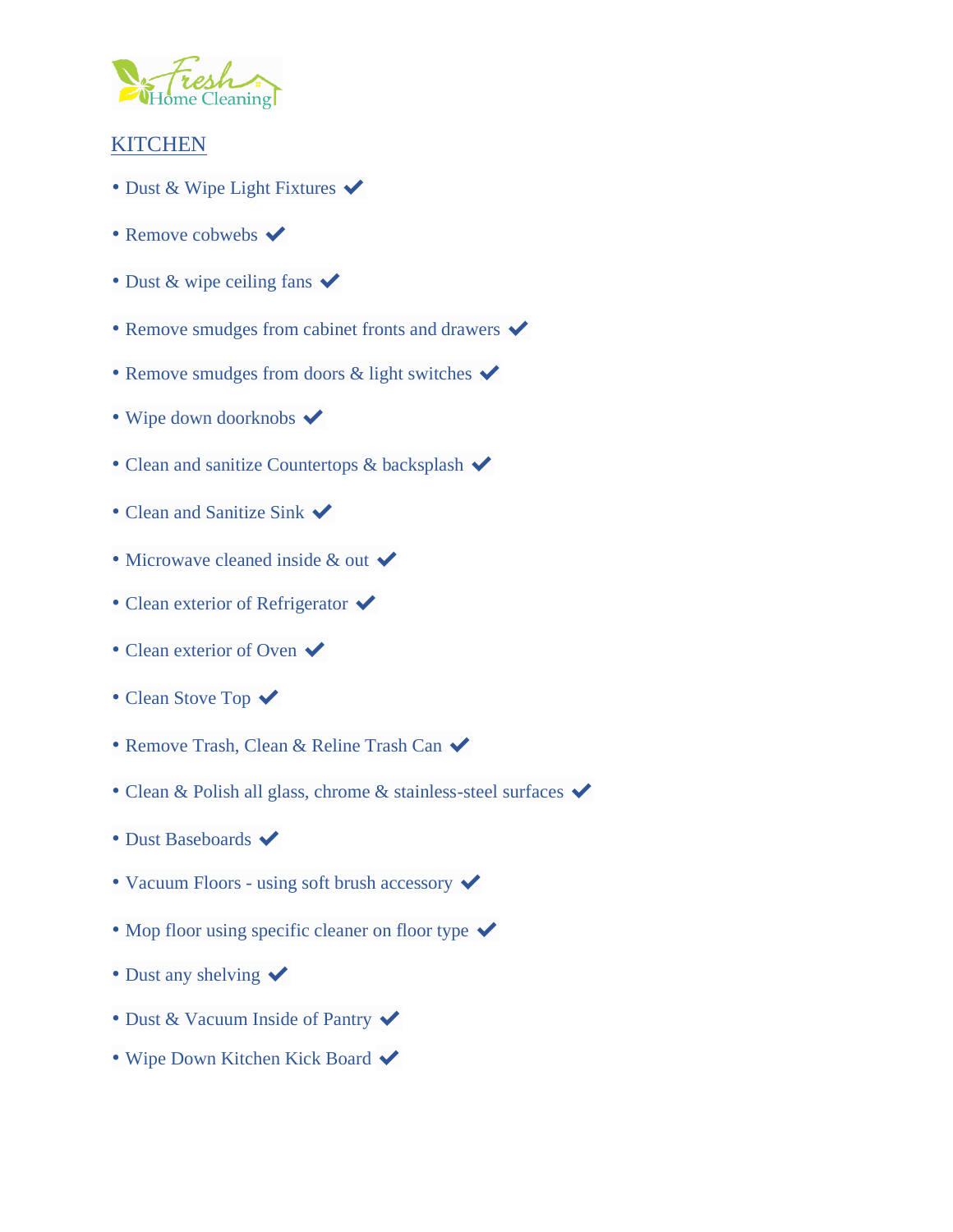

#### BEDROOMS

- Dust & wipe Ceiling Fans  $\checkmark$
- Remove High Cobwebs  $\checkmark$
- Dust & wipe ceiling fans  $\checkmark$
- Dust Blinds  $\blacktriangledown$
- Dust & Wipe Windowsills  $\checkmark$
- Dust & wipe mirrors  $\checkmark$
- Remove smudges from doors  $\&$  light switches  $\checkmark$
- Remove trash, clean & Reline Trash cans  $\checkmark$
- Dust baseboards  $\blacktriangleright$
- Vacuum Floors using soft brush accessory  $\checkmark$
- Mop floors (when applies)  $\blacktriangleright$
- Dust & Wipe Shelving  $\checkmark$
- Dust & Vacuum Inside of Closets  $\blacktriangleright$

#### BATHROOMS

- Dust Light Fixtures & Remove Cobwebs  $\blacktriangledown$
- Remove Smudges from Cabinets & Drawers  $\checkmark$
- Remove Smudges from doors & Light switches  $\checkmark$
- Sinks & Counters (scrub, clean, sanitize & polish)  $\checkmark$
- Toilets (scrub, clean & sanitize)  $\checkmark$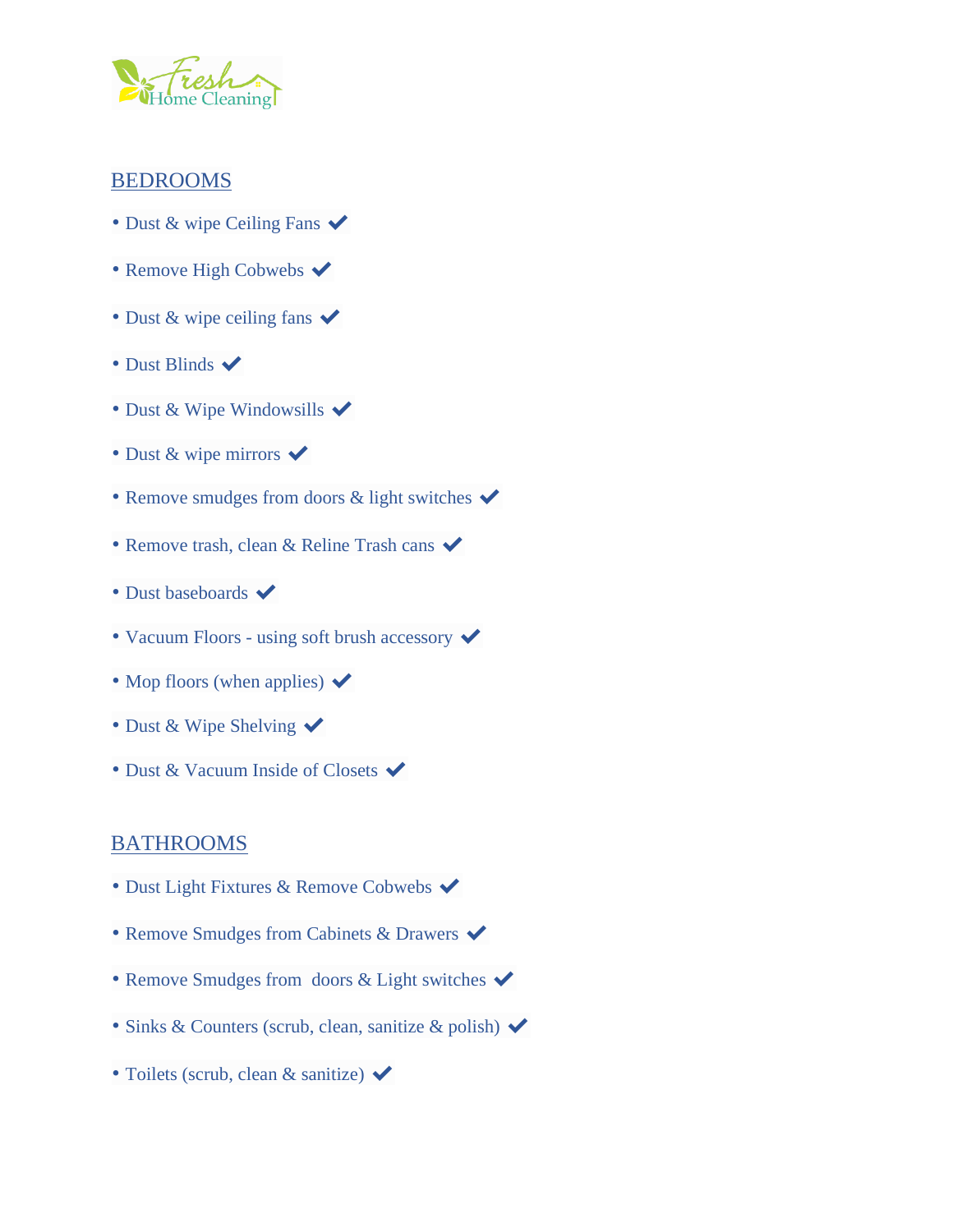

- Shower, Tile & Tub (scrub, clean, sanitize & polish)  $\blacktriangleright$
- Shower Glass cleaned  $\blacktriangleright$
- Bathroom Fixtures Cleaned & Shined  $\blacktriangledown$
- Mirrors cleaned  $\blacktriangleright$
- Remove trash, Clean & Reline trash can  $\checkmark$
- Floors Vacuum, wash and disinfect  $\blacktriangleright$
- Floors & grout– Scrub, wash and dry  $\checkmark$
- Remove Cobwebs  $\blacktriangleright$
- Dust & wipe any shelving  $\checkmark$

## Laundry Room:

- Remove High Cobwebs  $\checkmark$
- Dust & wipe light fixtures  $\checkmark$
- Dust & wipe windowsills  $\checkmark$
- Washer / Dryer dust & wipe outside  $\checkmark$
- Vacuum Floor  $\checkmark$
- Mop Floor  $\checkmark$
- Dust & wipe any shelving  $\checkmark$
- Remove Smudges from doors & light switches  $\checkmark$

## **Utility Rooms**

- Remove High Cobwebs  $\blacktriangleright$
- Dust & wipe any shelving  $\checkmark$
- Vacuum Floor